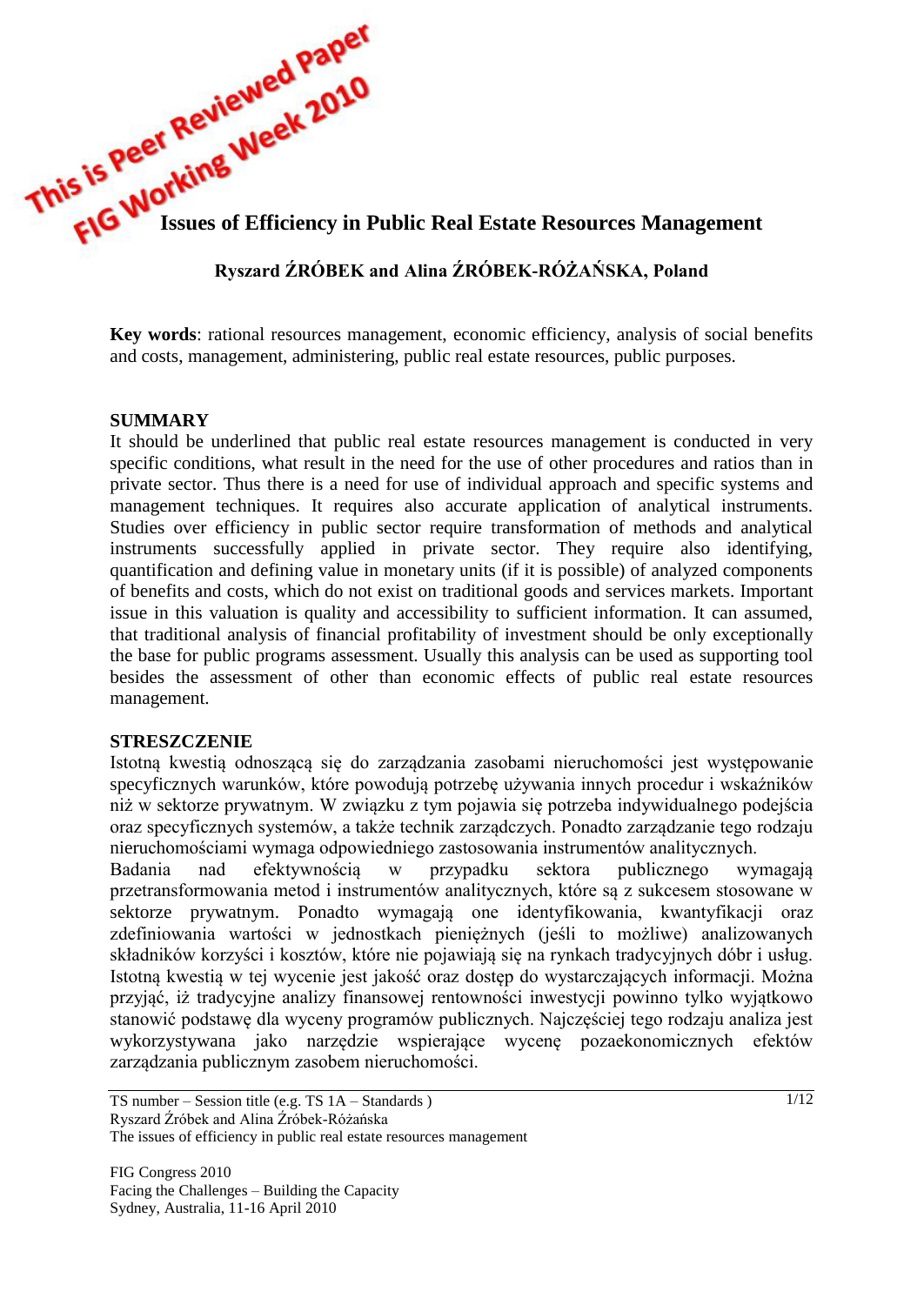# **Issues of Efficiency in Public Real Estate Resources Management**

# **Ryszard ŹRÓBEK and Alina ŹRÓBEK-RÓŻAŃSKA, Poland**

## **1. INTRODUCTION**

In this paper authors focused on chosen economic conditions affecting public real estate resources management. They attempted to answer the question if economic criteria are relevant to assessing the efficiency of activities undertaken by public sector. One of the most basic economic criteria is economic efficiency, which is commonly used to analyse and monitor qualitative and quantitative aspects of widely understood real estate resources management. But its usefulness seems not to be so obvious while applied to real estate which is in the possession of the Treasury or local government units.

The word *management* can be defined as "sensible activities undertaken by individuals or group of people in order to share limited resources among competitive ways of use on the basis of reasonable premises that lead to the best (optimal) result (…)" (STRUZIK, ŹRÓBEK 2005). From the public real estate resources management point of view, the word management can be defined as a series of organizational and executive activities leading to satisfy various public needs by entitled units, i.e. local governments. This description is consistent with legal acts regulating the management of real estate resources owned by the Treasury and local government units. It should be relevant to the two essential functions of public administration units and local governments: evidential and regulating national economic development.

Evidential function means the responsibility for providing public social and technical services. Regulating economic development, in turn, can be identified i.e. with taking part in state owned resources management in order to protect the national economy. However, the tendency to reduce state"s activities in providing services, which can be provided by private sector, has been recently observed. Therefore, it seems that the scope of activities undertaken by state units in the frames of public assets management should be (and in fact are) consecutively limited. Moreover, they should be visibly rational, what means not only caring for proper public assets management, but also achieving public interests. Activities aimed at public benefit include not only satisfying current needs, but also supporting and directing social development.

In this article general rules of public real estate resources management are presented. Special attention was paid to estimation of the economic efficiency. Some examples and procedures are based on Polish experiences in public real estate resources management. Moreover, own studies conducted in 1992-2008 in Poland, Belarus and Ukraine were used. In result, conclusions presented in this article can be universal for Central and Eastern European countries.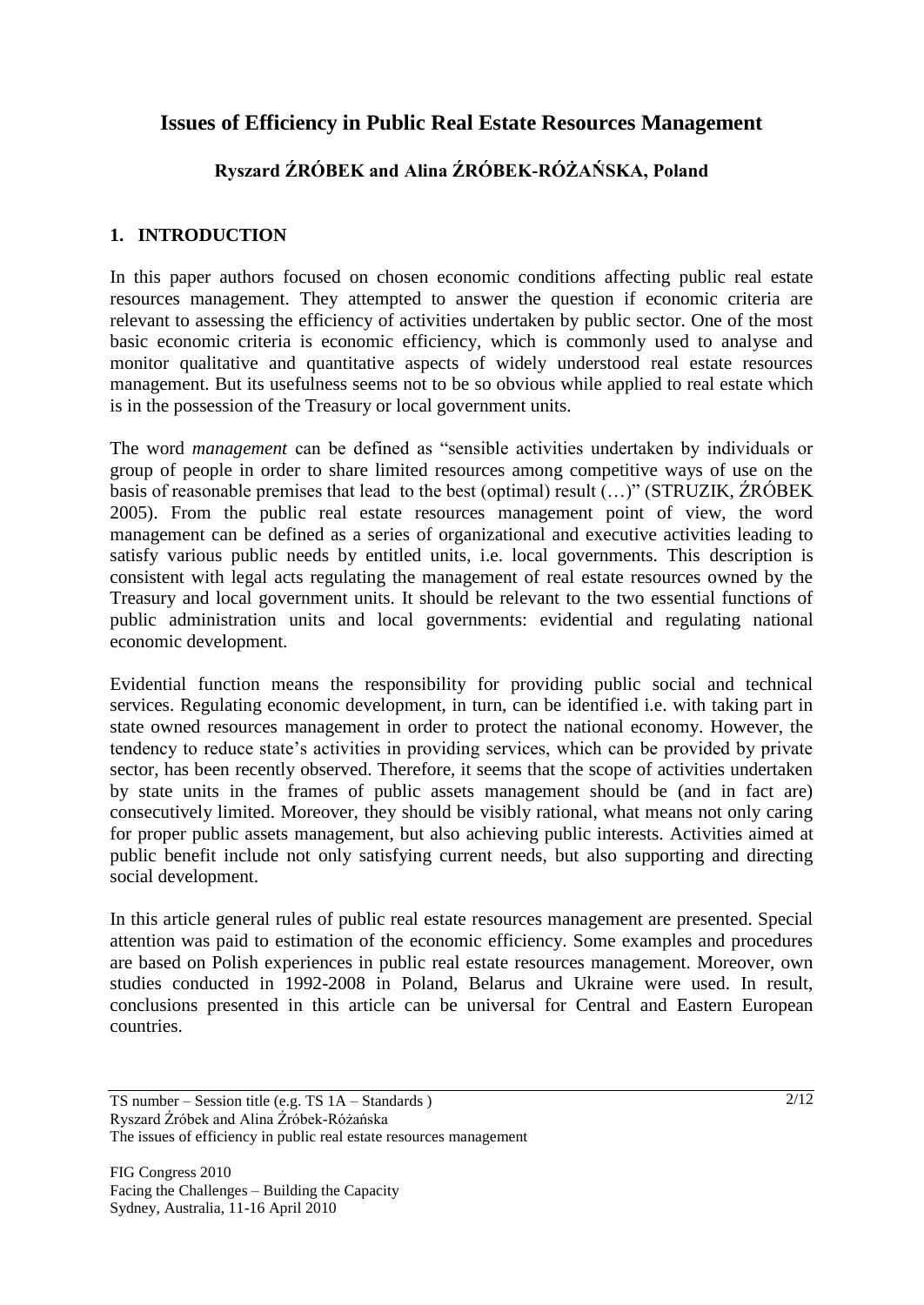### **2. BASIC ASSUMPTIONS FOR PUBLIC REAL ESTATE RESOURCES MANAGEMENT**

Public real estate resources management requires adequate system of public institutions and local authorities possessing ownership or other rights to public real estate resources along with legal and other than legal regulations defining contents, scope and ways of execution. There are mutual connections between particular components of this system and relations with surroundings, as shown on Figure 1.



Figure 1. System depiction of public resources management Source: Own study.

Figure 1 presents four basic parts of public real estate stock management system including:

- 1. object of management (types of real estate gathered to real estate resources)
- 2. subjects of management (administers of particular public resources)
- 3. processes related to management resulting from external factors" influence
- 4. procedures influencing management as the result of social pressure

In the field of system's efficiency the significant meaning has information gathered in separate systems and legal and non-legal standards containing the matter, scope of procedures' realization and mutual relations among the parts of system.

Public real estate resources management needs the proper use of available methods and instruments because it influences the quality of real estate resources and they are necessary for satisfying current and future public needs. Thus, the management process includes directed and purposeful activities undertaken by entitled public administration units, what means series of real and legal actions enabling using real estate in the way that is consistent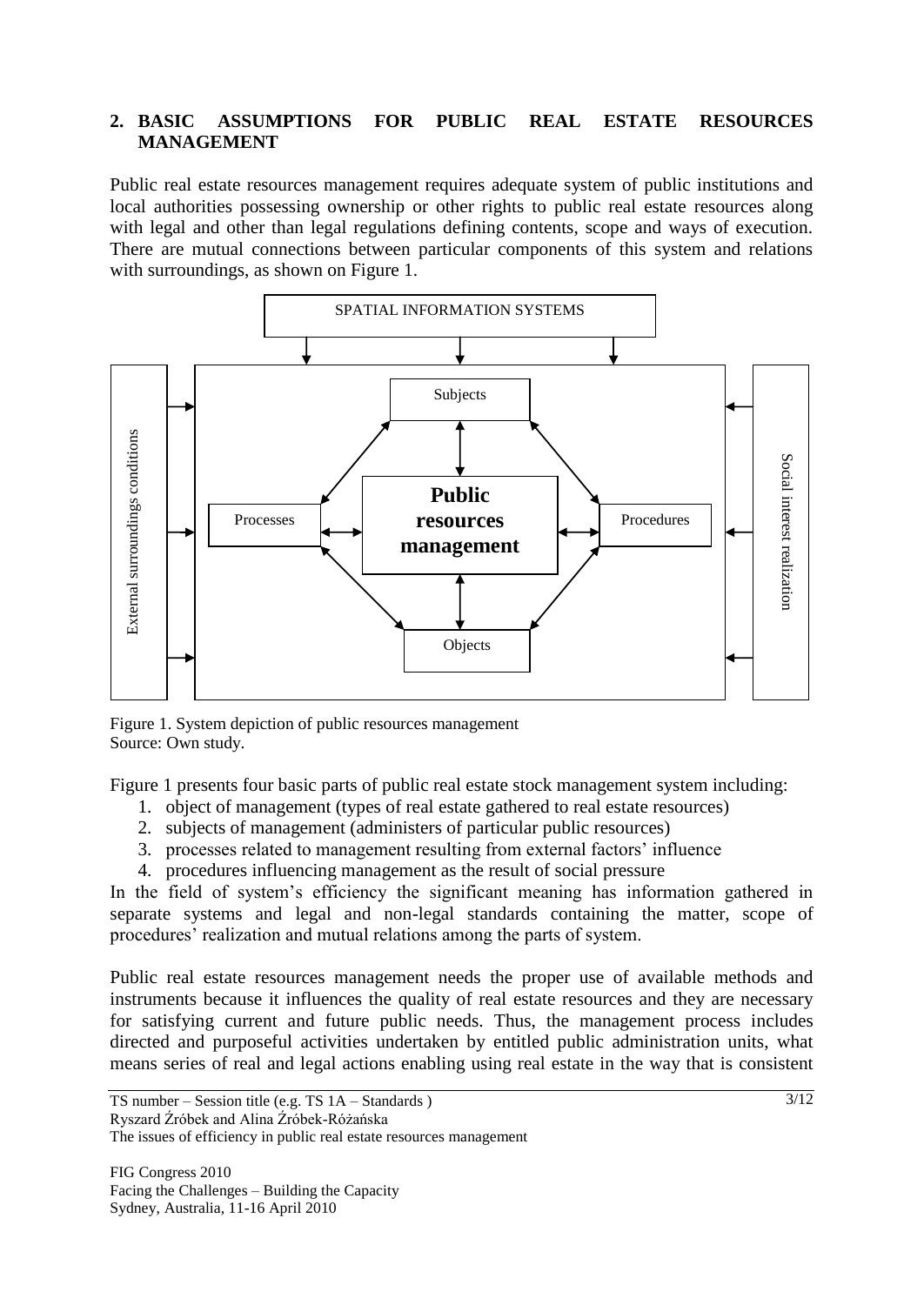with its purpose, in order to satisfy various, current and future, collective public needs. This view of management can be considered as one part of widely understood public management while relating to particular subjects.

Public management issues can be found in theories of organization and management and are based on management, political and economic sciences. Valuable contribution to this topic made the *public choice theory,* which explains what goods should be purchased by public sector, who should bear the cost of purchase and how manage these goods. The necessity of public goods can be justified by i.e. external effects of activities, which influence people not directly involved. Typical public goods are not provided by units operating on the free market or their supply is insufficient, i.e. national defense. The existence of public goods can be also justified by market failures and imperfect regulations (NOGA 2000. p. 13; KLIMCZAK 1998. pp. 338-351; STIGLITZ 2004. pp. 90-107). The management theories can be applied to public management only with one restriction – public organizations have their own specific features. It should be also assumed, that public real estate resources management is run in specific, adjusted to public sector conditions. One specific feature is supporting character of public sector units and this mission determines the goals that public administration should attempt to achieve. It is important that the activities cannot be aimed at achieving high return rate from the investment, what is common in private sector. Public sector differs from private one also in ways of measuring the success or failure of fulfilled duties and regulations limiting the kind of activities. Public real estate resources management is limited by rigid legal frames and every action must be taken in accordance with legal acts (FERNHAM, HORTON 1999. pp. 26-45).

It is sometimes questioned if economic criteria used in private sector are relevant to public real estate resources. In 1990-1995 the common criticism arose over new concept of public management. It was directed mainly to excessive economization which did not match public units" ethical responsibility towards society model and to limited practical usefulness of management instruments applied from private to public sector. Criticism was directed to both precisely definined aims and duties of public institutions and introduction of economic measures, as differences of public sector conditions were underlined (SAVOIE 1995). In result, taking into consideration the scope of duties realised by public administration units and local authorities, it is difficult to define the set of factors influencing the level of efficiency in real estate management. It should be underlined that some economic criteria can be applied in efficiency assessment and they are based in public sector economic theories.

### 3. **CHOSEN LEGAL REGULATIONS CONCERNING REAL ESTATE RESOURCES MANAGEMENT**

*Administration function* relates to common management activities, i.e. current exploitation, maintaining real estate in good condition and other activities required by law, like the following:

- real estate register and value assessment,
- applying for mortgage register and regulating other rights to real estate,
- protecting real estate from damages and devastation,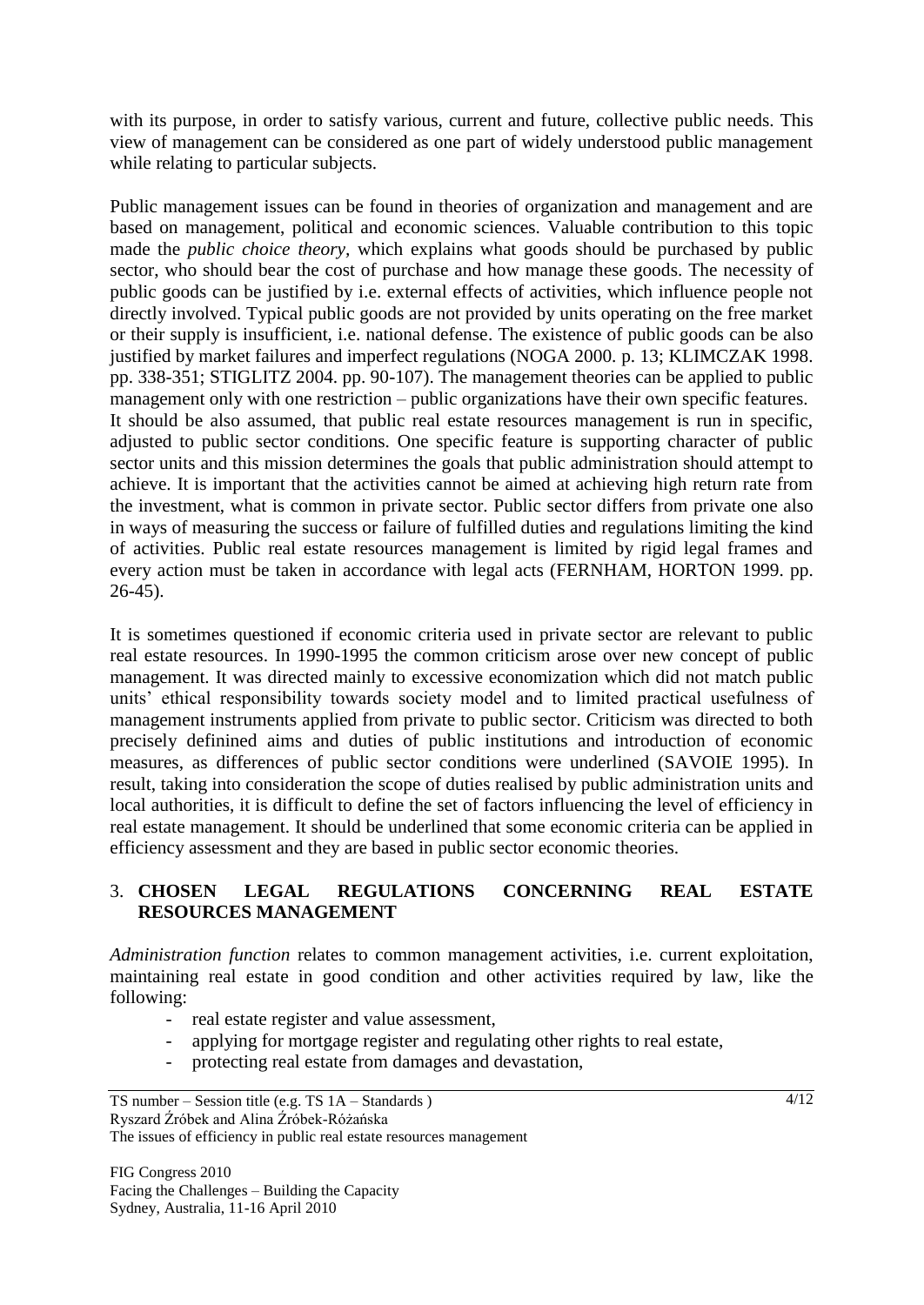- assessing, collecting and vindicating the fees for giving real estate from public resources,
- other "service" activities related to real estate management process.
- *Public real estate resources management*, in turn, means strategic approach and is particularly applied to:
- 1. preparing the plans for the public real estate resources use depending on the level of management, the plans should take the form of strategy, tactic plan or operation program,
- 2. reasonable resources management, that includes:
- selling and buying real estate for real estate resources these activities should ensure the maintenance and gaining real estate that are crucial for satisfying social needs, and selling the ones which are impropriate for realization of the particular public purposes,
- tenancy, lease and granting real estate from public resources and undertaking proper activities in judicial proceedings in cases concerning i.e. ownership or other rights to real estate,
- collaboration with proper local government units and other units managing real estate of the Treasury on the basis of legal acts.

### **4. PECULIARITY OF PUBLIC REAL ESTATE RESOURCES MANAGEMENT**

The main purpose of this kind of management is to satisfy the needs of society. In this view, the main assumption for reaching public goals is providing public goods and services. State"s intervention can be justified by the fact, that market mechanism may not lead to Pareto efficient resource allocation. Moreover, there is a need for avoiding socially undesirable share of incomes and for providing goods that are socially desired (STIGLITZ 2004. pp. 90-107, BORODO 2000. pp. 13-15).

Public purposes are defined in legal regulations. Five basic categories can be pointed:

- **1.** appointing parts of land as particular components of transport infrastructure (roads, waterways, railways, airways), and also building and exploiting objects and devices of transport, communication infrastructure and signalization;
- **2.** providing and maintaining public objects and devices for various public needs, especially arteries for stable transmission of necessary media, i.e. water, steam, gas and energy, and for neutralizing the effects of human housing and economic activities;
- **3.** building and maintaining the infrastructure necessary to provide public services: administration, social and technical, what should result in sustainable regional development;
- **4.** protecting and caring for places with historical and cultural value (i.e. monuments, annihilation and martyrdom memorials), protecting endangered species of plants, animals or habitats;
- **5.** searching and exploiting natural resources owned by the state and other public purposes, not mentioned in the Act on Real Estate Management.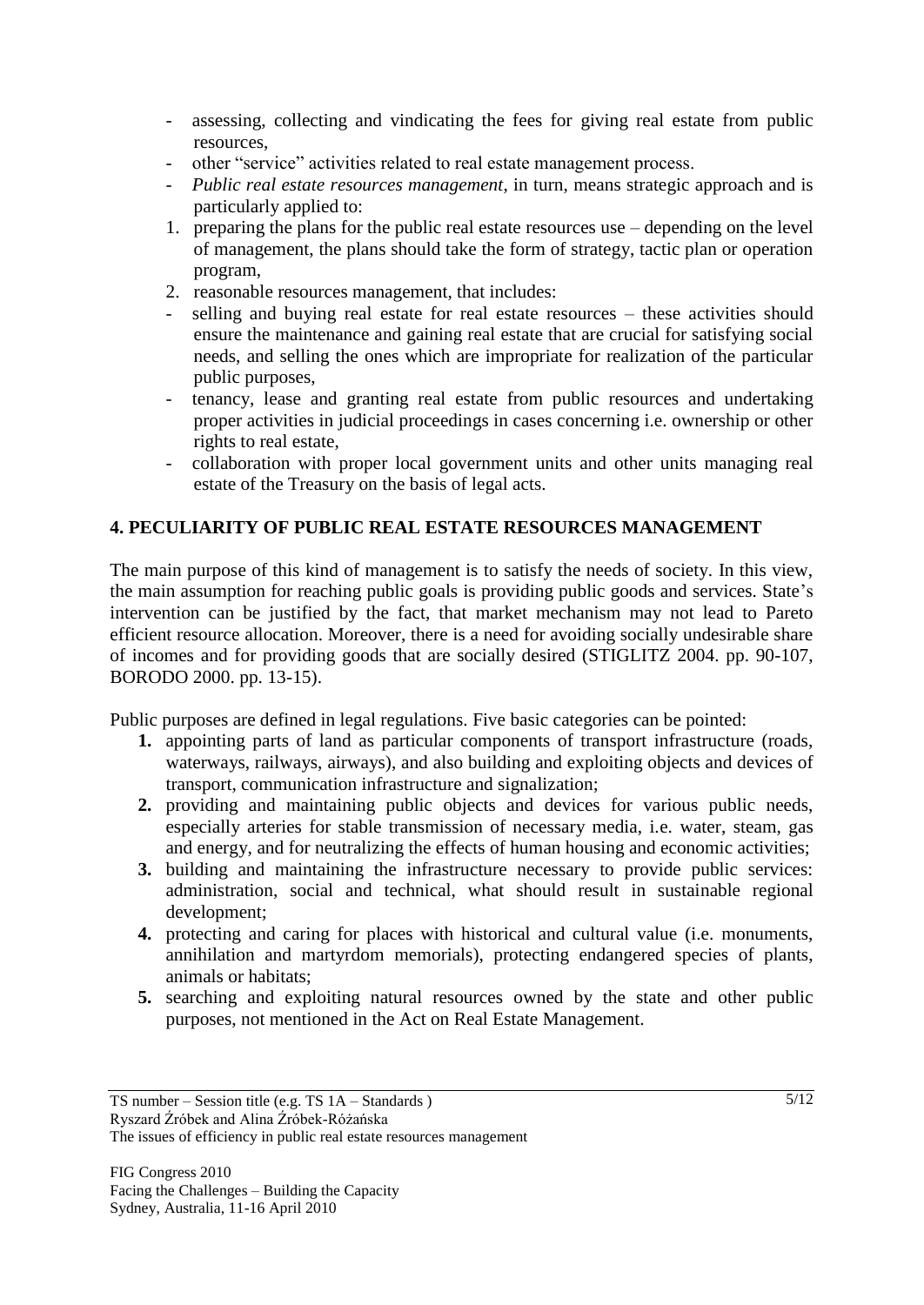Public real estate can be also the object of market turnover. Trading real estate resources components is one aspect of the resources management. It should be understood as sale, exchange and relinquished, perpetual usufruct, tenancy or lending, granting and transfer to permanent management. Moreover, public real estate can be charged with limited property laws, act as contribution, be passed as an asset to newly established state enterprise or foundation. It should be underlined that incomes from assets owned by public finances sector units include inflows from tenancy, lending and other similar agreements, collected dividends on property laws and sale of assets and rights.

Managing real estate belonging to public resources should be realised accordingly to rules of *proper economy*. Thus, it should be assumed that it would include series of proper real and legal activities undertaken by managing subjects that ensure public real estate resources use consistent with their purpose and function. It usually concerns the realisation of public purposes and satisfying collective needs of citizens.

Moreover, proper economic policy should be identified with ensuring fundamentals of market economy, including regulations and other instruments protecting ownership and agreements. Improper, imprecise defined property laws along with the lack of efficient ownership and agreement protection result usually in the lack of motivation for saving and investment, i.e. renovating and modernising real estate, and at the same time in inefficient use (STIGLITZ. 2004. p. 91). Therefore, public real estate resources management includes also collecting and allocating public resources. Special attention should be paid to transparency and openness of public finances (except for tax secret). Openness and transparency of public finances are ensured by, among others, publishing information concerning i.e. the scope of duties and services provided by the unit and the amount of public money transferred for their realisation.

### **5. CHOSEN ECONOMIC ASPECTS OF PUBLIC REAL ESTATE RESOURCE MANAGEMENT**

Previously formulated rule of proper economic policy applied to public real estate resources should be identified with rational management. Public or private subjects and institutions are operating on the market in the conditions of limited access to resources (scarceness of resources) and it implies the necessity of rational management. Scarceness with respect to public real estate resources should be seen as specific economic features of real estate, especially: deficiency, localisation, functional correlation and high capital-consumption; and also as features characteristic for public sector, i.e.: rules of financing the expenditures, needs for providing services and public goods, and also public interest in profits and costs analysis.

Rational management is one of the elementary concepts in economy. Economic sciences focus on describing how subjects operating in various social-economic conditions are using limited resources; allocate them into various alternative applications, and also what motivate them to make particular choice. *Choice* is another important economic category, strictly connected with rational management. Sensible decision demands collecting, analysing and using in creative way all the available information concerning possible options of resources allocation. Thus rational decision-maker not only possesses good information, but is also able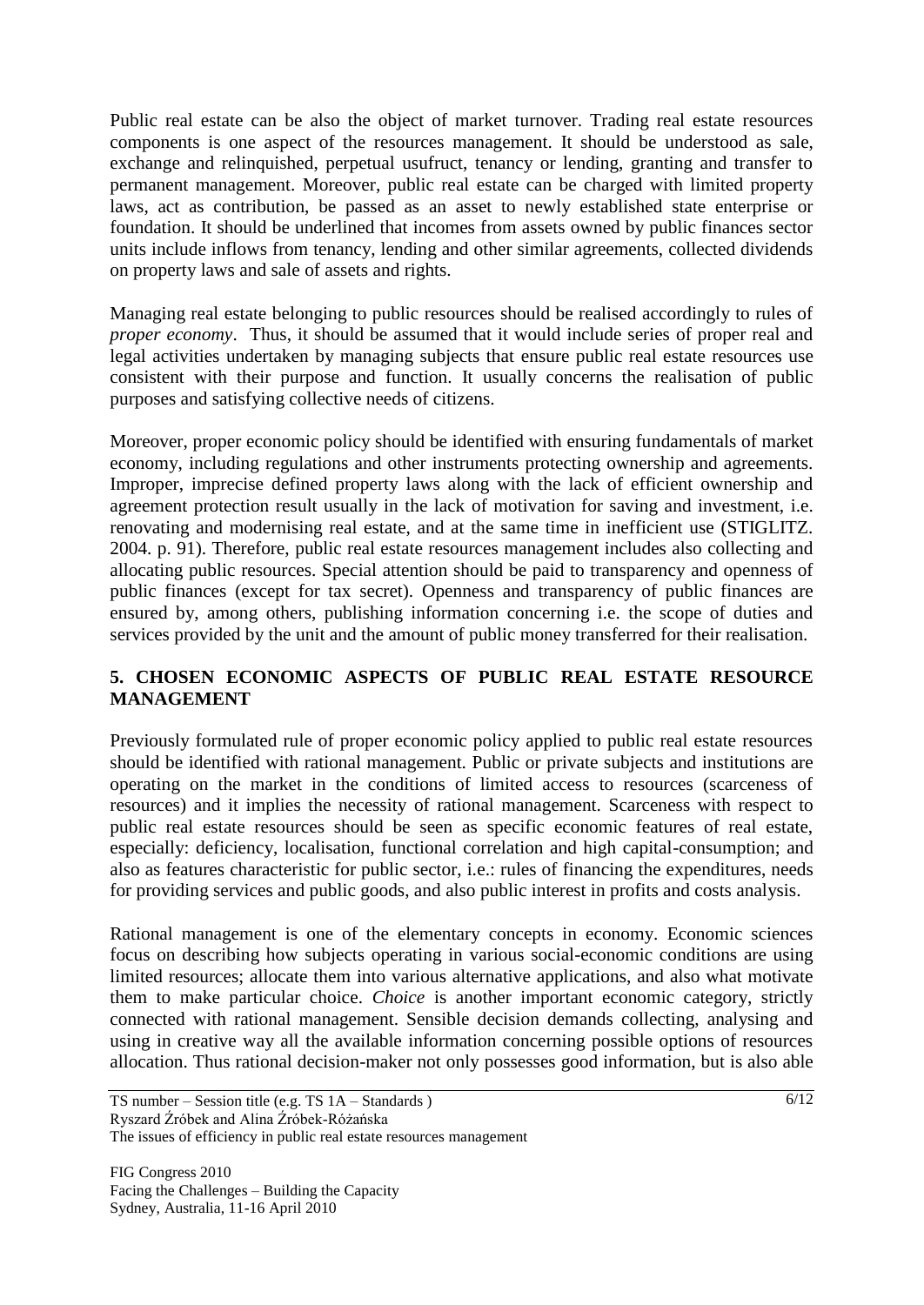to analyse it. In practice, small amount of decisions is made in conditions enabling sensible choice, what results in lesser efficiency of agreed solution. Complexity and changeability of market environment limit the availability of proper information, which is significantly restricted by costs, time necessary to gain it and not very high reliability. The restrictions result in decisions made in risky and high uncertain conditions and decision-makers attempt only to minimize the risk as they are unable to eliminate it.

Methods used to analyse the efficiency of resources and factors influencing this efficiency can also be found in economic sciences. The most common method is *Pareto efficiency*. Given situation is said to be *Pareto efficient* if it is impossible to rearrange things to make at least one person better off without making anyone worse off. It should be noticed that Pareto efficiency theory explains absolute level of every units' wealth, not relative one. Moreover, three conditions must be fulfilled:

- 1. efficiency of trade particular goods and services are directly sold to consumers who price them the highest (consumers are on the highest available indifference curve);
- 2. efficiency of production operating on the verge of production possibility, i.e. when increasing production of one good means decreasing the production of another one;
- 3. efficiency of production structure providing goods properly adjusted to individuals" needs, that is adjusting quality and quantity of public goods and services to local societies' needs.

However, decisions made in public sector usually improve situation of one part while at the same time deteriorate situation of the other one. It is popular belief that public sector units are less efficient than relevant private ones. It result from organisational differences (soft financing limits in public sector), political influence on decisions, limited or not existing competitiveness, very small tendency to risk, legal regulations and budgeting discipline, etc.

## **6.MANAGEMENT EFFICIENCY ISSUES**

Specific economic character of real estate market implies that the assessment of investment efficiency demands complex analysis and should include series of activities, such as:

- **-** identifying and defining strategic purposes, assignments and investor restrictions;
- **-** analysing market situation, factors of internal and external environment;
- **-** preparing the set of possible alternative ways of carrying out the venture and assessing all the consequences of each planned scenarios;
- **-** preparing the forecast of expected incomes from the investment and necessary investment and exploitation inputs in money value;
- **-** summarizing the analysis and assessment of general profitability of each option to choose the optimal project (maximizing the difference between the benefits and costs including the alternative cost, only when benefits exceed the costs).

Although the procedure of investment projects efficiency assessment does not seem to be complicated, it requires the analysis of benefits and costs connected with project in long term.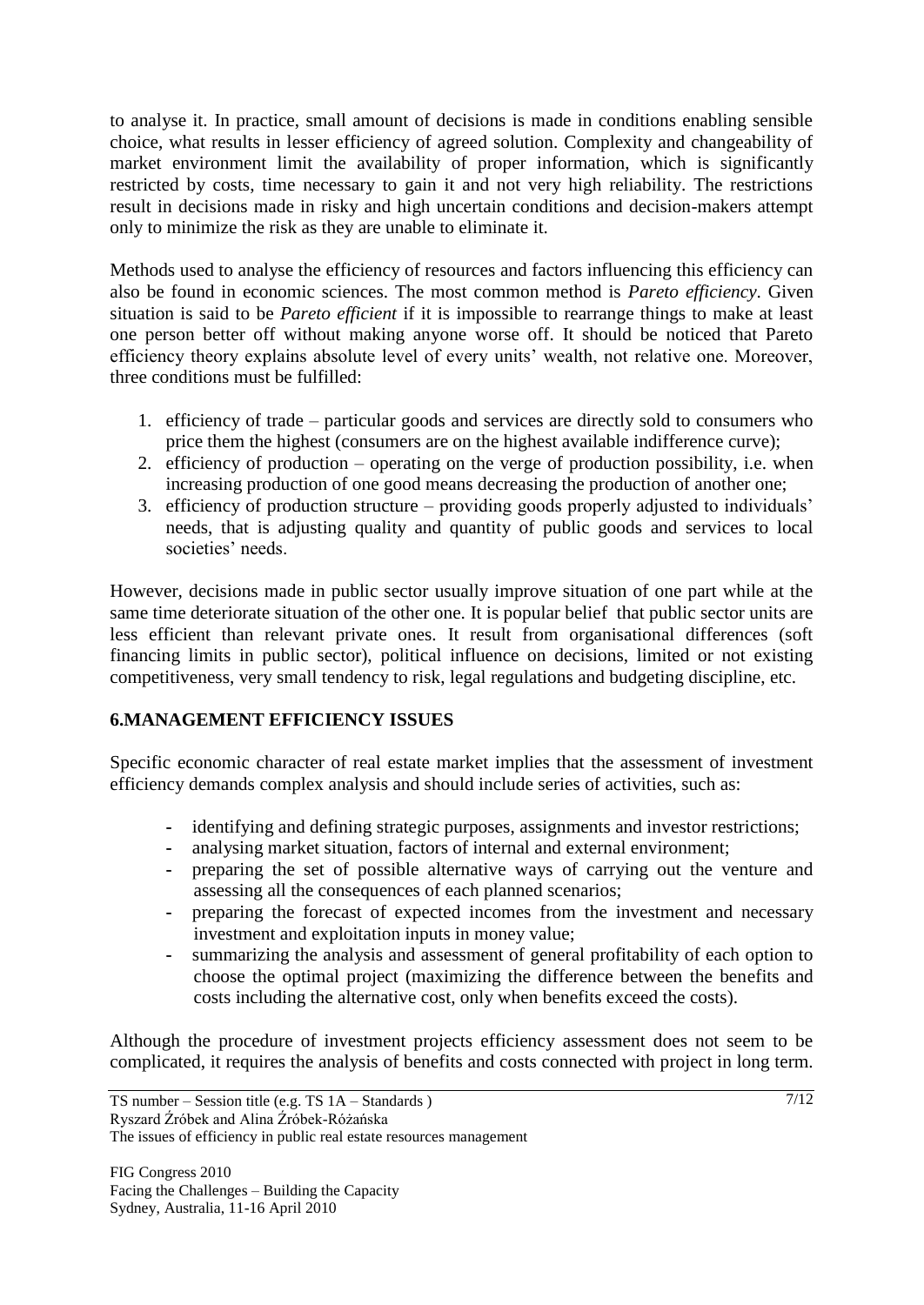Measuring the efficiency of economic results achieved during the business by private sector units is based on solid methodical support and use of various management instruments. For example, assessment of economic efficiency of investment on the real estate market can be done by the investor using traditional criteria – return rate or average income rate index, criteria from real estate valuation methods and criteria from complex techniques – discounted cash flows. The most popular complex techniques, although with some defects, are net present value NPV and internal return rate IRR. NPV means value revised with value of initial investment expenditures. Thus it presents the result of expected incomes in present value terms minus expected investment expenditures (net income). NPV can be calculated with the use of following formula:

**NPV** =  $R_0$  +  $R_1$  / (1 + r) +  $R_2$  / (1 + r)<sup>2</sup> +  $R_n$  / (1 + r)<sup>n</sup> where: R - net income from particular investment in *t* period r - discount rate presents n – number of years planned for project

If NPV is a positive value, the investment is considered to be economically profitable, because it means that generated income can cover the costs of introductory phase and are enough to maintain the real estate. In situation, where  $NPV = 0$ , the discount rate (defined with internal return rate) ensures the equilibrium between current value of inflows from investment and current value of expenditures. If internal return rate exceeds discount rate, the NPV is positive either. Investor decides on project with higher IRR.

The state unit, managing real estate rationally and purposefully, makes even more sophisticated decisions and needs not only clear quantity assessment of possible alternatives, but also detailed quality assessment. As a result – the state unit cannot use only the assessment of financial side.

Benefits and costs analysis connected with particular investment on the real estate market undertaken by public sector units is done generally on the base of the same analytical methods as comparable analysis done by entrepreneurs for private sector. But there are many differences emerging from social context of public real estate resources functioning – it is typical analysis of benefits and costs in social view.

This analysis comes from different approach to benefits and costs. Social analysis takes into consideration not only benefits and costs reflected in economic profit, but focuses on difficult or impossible to measure social-public benefits and costs, such as: the influence of the project on safety, life protection, level of education, natural environment, sustainable regional development, etc. Its core is thus not influence of project on internal surroundings of public organization, but the influencing external surroundings.

Another peculiarity of social benefits and costs analysis is the way of normalization its units of measurement. Therefore valuation of public real estate resources must be done with instrument other than market one, because they are insufficient (do not reflect social benefits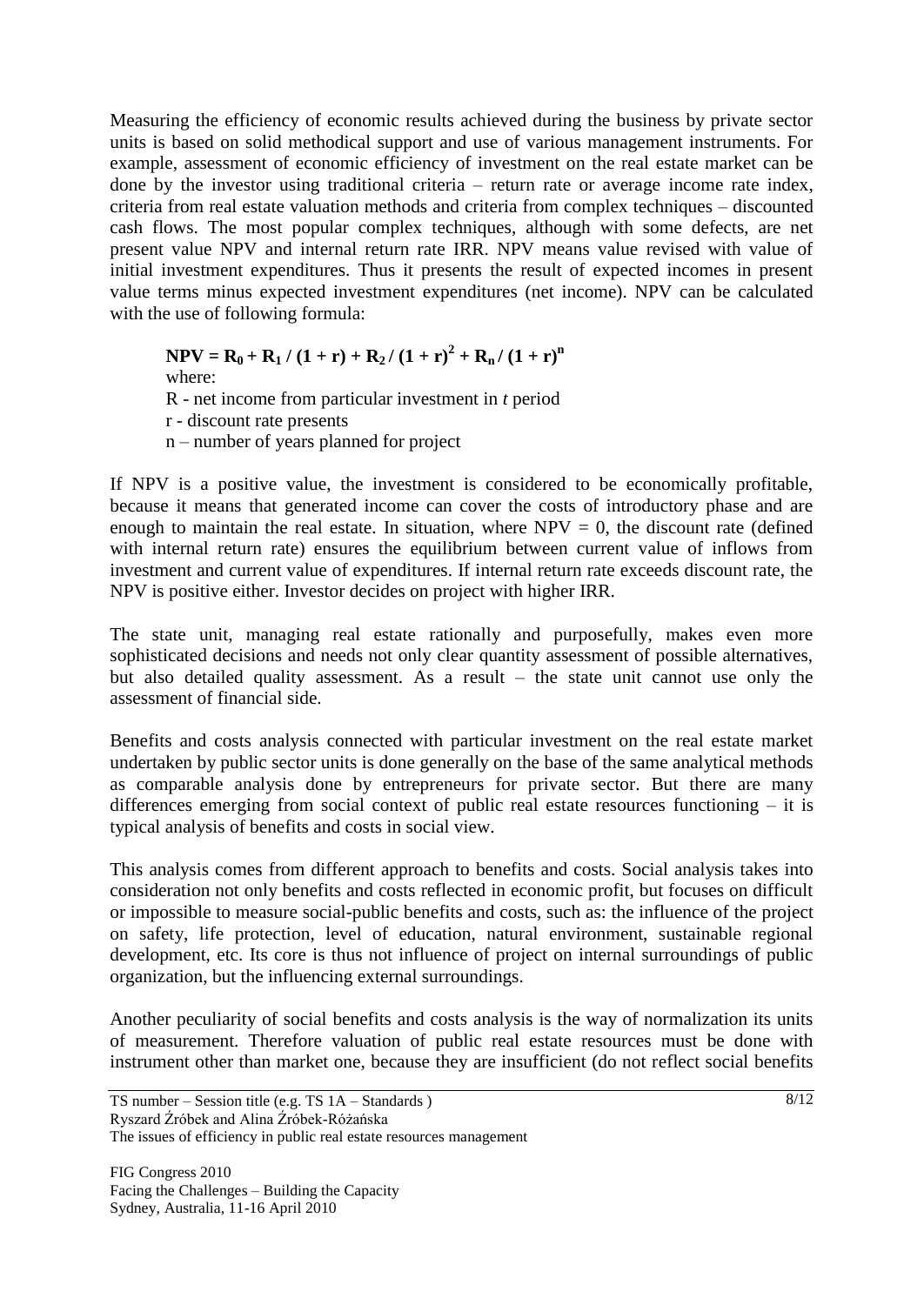and costs) or such prices do not exist at all. Depending on the kind of non-money social benefits and costs, to assess them dual/social prices can be used (shadow prices), valuations based on declared usefulness (i.e. in projects including natural resources valuation), revealed preferences method or constructive method (i.e. life value assessment in enterprises aimed at improvement of safety on the roads).

Another difference of social benefits and costs analysis in public real estate resources management is a way of defining the amount of discount rate. Market interest rate, which is traditionally used by private sector, not always can or should be applied to public sector, while government set lower interest rates for loans. Among economists there is no agreement about the method for social discount rate valuation. Because of character of public investment, which effects would serve further generations, social discount rate often does not reflect preference rate of future consumption nor alternative cost.

For the example: in Poland public real estate resources management, which is both economic and social issue, requires taking the decision if:

- 1. public land should be sold, or
- 2. public land should be given for perpetual usufruct.

In this situation following problems can appear:

- land sale results in changing the land owner and means achieving single amount to public budget,
- perpetual usufruct guarantees long-term flow of payments, but single payment has relatively small value.

In perpetual usufruct low first payment (initial payment) is applied, what gives the opportunity to direct money on advancing land development. Perpetual usufruct requires also determining land purpose and setting the close date for development. Thus, the development process is monitored. There is also the possibility of comparing income from perpetual usufruct to real estate price. In some situations the third solution can be introduced: land can be leased for 20-30 years with agreed way of use.

### **CONCLUSIONS**

Public real estate resources management requires detailed solutions, especially in Central European countries and other countries introducing market rules to their economies. Special attention should be paid to specific character of public real estate sector and its size (i.e. in Poland still over 40% real estate is owned by the public sector).

Public assets managers should act efficiently in order to satisfy public needs and future mass purposes. However, some of these assets cannot be found on the classic goods and services market. Moreover, public real estate can be sold (privatization), reprivatized or restituted, what requires among others:

- 1. elaborating coherent rules for public real estate resources management,
- 2. introducing changes to existing law,
- 3. updating the term "social purpose",
- 4. choosing the criteria for economic efficiency of public resources management valuation,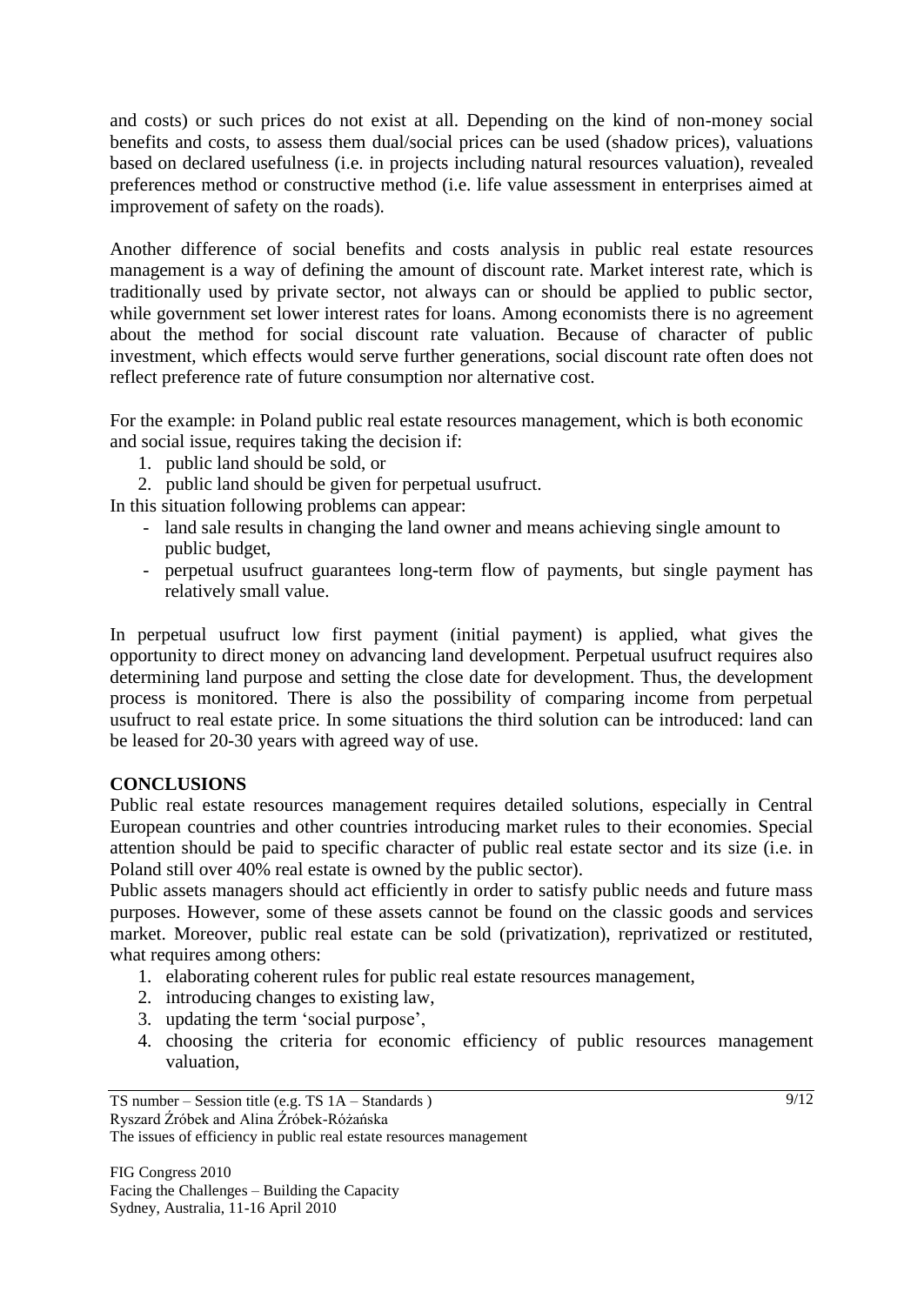- 5. preparing the list of social purposes, where economic efficiency has limited application,
- 6. introducing the update information on management object to decision making process,
- 7. improving the quality of public resources managers, both on central and local level.

Studies over these issues are to be continued.

### **REFERENCES**

- 1. Borodo A.: Finanse Publiczne Rzeczpospolitej Polskiej, Wyd. Branta, 2000 (in Polish)
- 2. Bourassa S. C., Y. H. Heng: Leasing Public Land. Lincoln Institute of Land Policy, Cambridge, 2003.
- 3. Horton S., D. Farnham: Public Management in Britain, Basingstoske,1999.
- 4. Hudson R., D. Rhind: Land use. Methnev, London, 1980.
- 5. Klimczak B.: Mikroekonomia, Wyd. AE we Wrocławiu 1998 (in Polish)
- 6. Noga M.: Makroekonomia. Wyd. AE we Wrocławiu (in Polish)
- 7. Savoie D. J.: What is Wrong with the New Public Management?. Canadian Public Administration, Vol. 38, N 1/1995.
- 8. Stiglitz J. E.: Ekonomia sektora publicznego, PWN, Warszawa 2005 (in Polish)
- 9. Stupleton T.: Estate Management Practice. Public Estate Gazette. London.
- 10. Struzik A., R. Źróbek: Efektywność w gospodarowaniu publicznymi zasobami nieruchomości. Przegląd Geodezyjny numer 9. Warszawa (in Polish)

#### **BIOGRAPHICAL NOTES**

Prof. **Ryszard Źróbek** is project manager and senior Land Registration, Cadastre, Land Valuation System and Land Management expert with over 25 years experience. He has got experiences in creation of land valuation system in the transition period in Poland, this some on information system for valuation purposes. In mentioned fields he posses the most up-todate professional knowledge combined with good practical and international experience. He has prepared some educational programs concerning real estate registration, appraisal methods, rational land use of land and real estate management.

He has international practice (different projects in foreign countries like Belarus, Ukraine, Lithuania, Hungary, and others). He prepared for World Bank project named "Land Consolidation and National Land Found in Poland", and for Polish Government – "System of and Management".

He worked for the World Bank and F.A.O. organization.

He has experiences concerning to create of land valuation system for transition period from social to market economy. He was advisor and consultant in projects respecting build up land valuation systems in Belarus, Slovakia, and Ukraine.

Prof. R. Źróbek was introduced some papers in International Conference where subjects enveloped:

- theory and practice land valuation methods
- develop of real estate markets
- create education system for land valuation
- develop the cadastre system,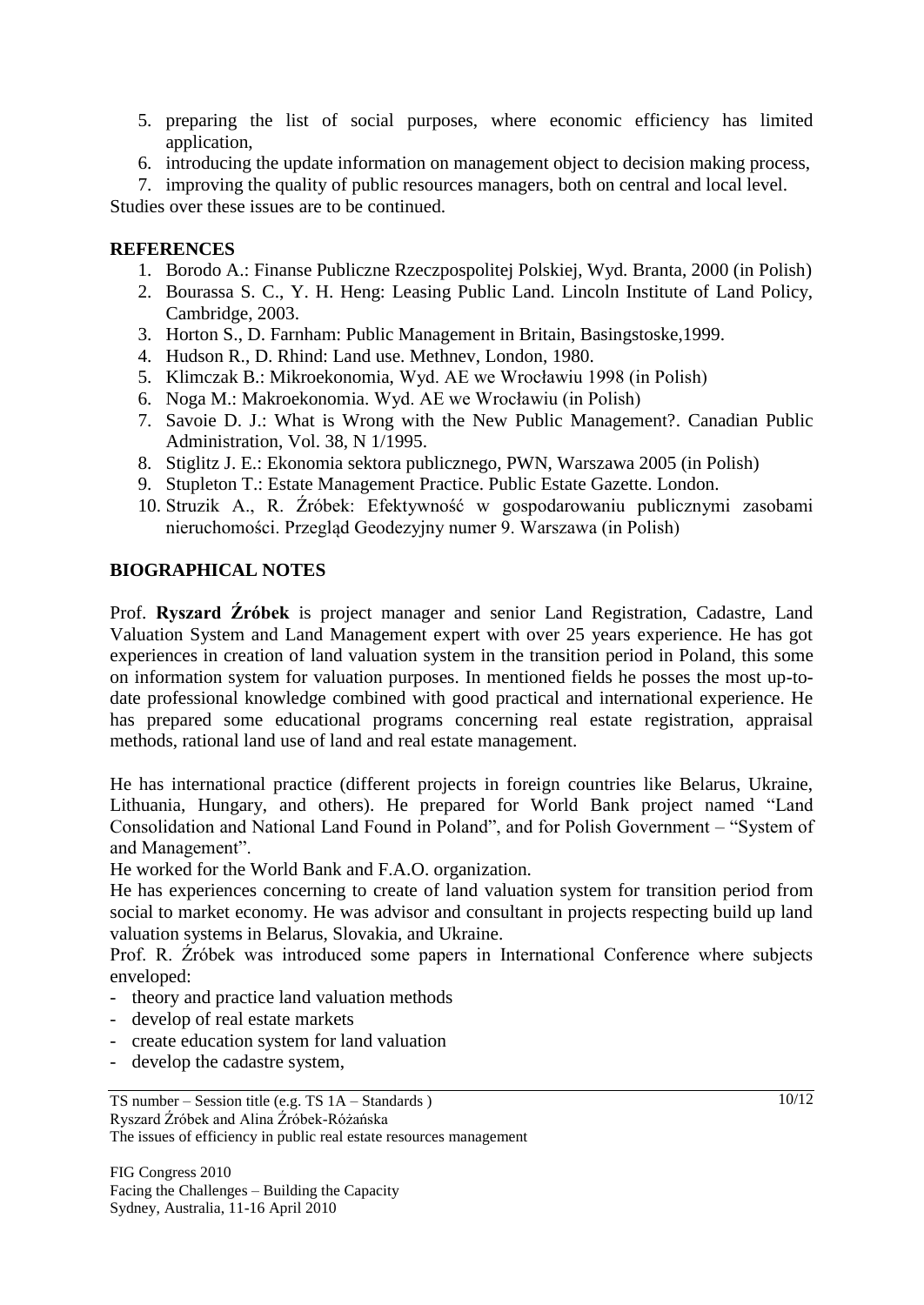development of real estate management system

**From 2001 -** professor of technical science University of Warmia and Mazury in Olsztyn Other training:

| <b>Institution</b>                                                                | Delft University of Technology (Netherlands)                                                                                                                |
|-----------------------------------------------------------------------------------|-------------------------------------------------------------------------------------------------------------------------------------------------------------|
| Date from / to (month / year)                                                     | from September 1992 to December 1992                                                                                                                        |
| Degree or Diploma obtained                                                        | <b>Education in Land Information Systems</b>                                                                                                                |
| <b>Institution</b>                                                                | University of Florida (USA)                                                                                                                                 |
| Date from / to (month / year)                                                     | from January 1993 to March 1993                                                                                                                             |
| Degree or Diploma obtained                                                        | <b>Land Administration System</b>                                                                                                                           |
| <b>Institution</b>                                                                | Ministry of Physical Management and Construction                                                                                                            |
| Date from / to (month / year)                                                     | (Poland) 1992                                                                                                                                               |
| Degree or Diploma obtained                                                        | licensed valuer                                                                                                                                             |
| <b>Institution</b><br>Date from / to (month / year)<br>Degree or Diploma obtained | The Major Surveyor Office (Poland, Belarus)<br>January 1996 - January 1998<br>Project Manager (The principles of real state valuation)<br>system in Poland) |
| <b>Institution</b>                                                                | F. A. O.                                                                                                                                                    |
| Date from / to (month / year)                                                     | $2003 - 2004$                                                                                                                                               |
| Degree or Diploma obtained                                                        | Country expert (Land tenure data base)                                                                                                                      |

#### **Membership of professional bodies**:

- Polish Society of Surveyors
- Polish Real Estate Society
- European Real Estate Society
- Regional Study Association
- International Federation of Surveyors (com. 9, Land Valuation)
- Polish Society of Real Estate Appraisers

### **Others skills**:

- licensed real estate valuer
- licensed real estate manager
- licensed surveyor
- academic teacher (professor)

#### **Present position**::

FIG Congress 2010 Facing the Challenges – Building the Capacity Sydney, Australia, 11-16 April 2010

11/12

TS number – Session title (e.g. TS 1A – Standards ) Ryszard Źróbek and Alina Źróbek-Różańska The issues of efficiency in public real estate resources management